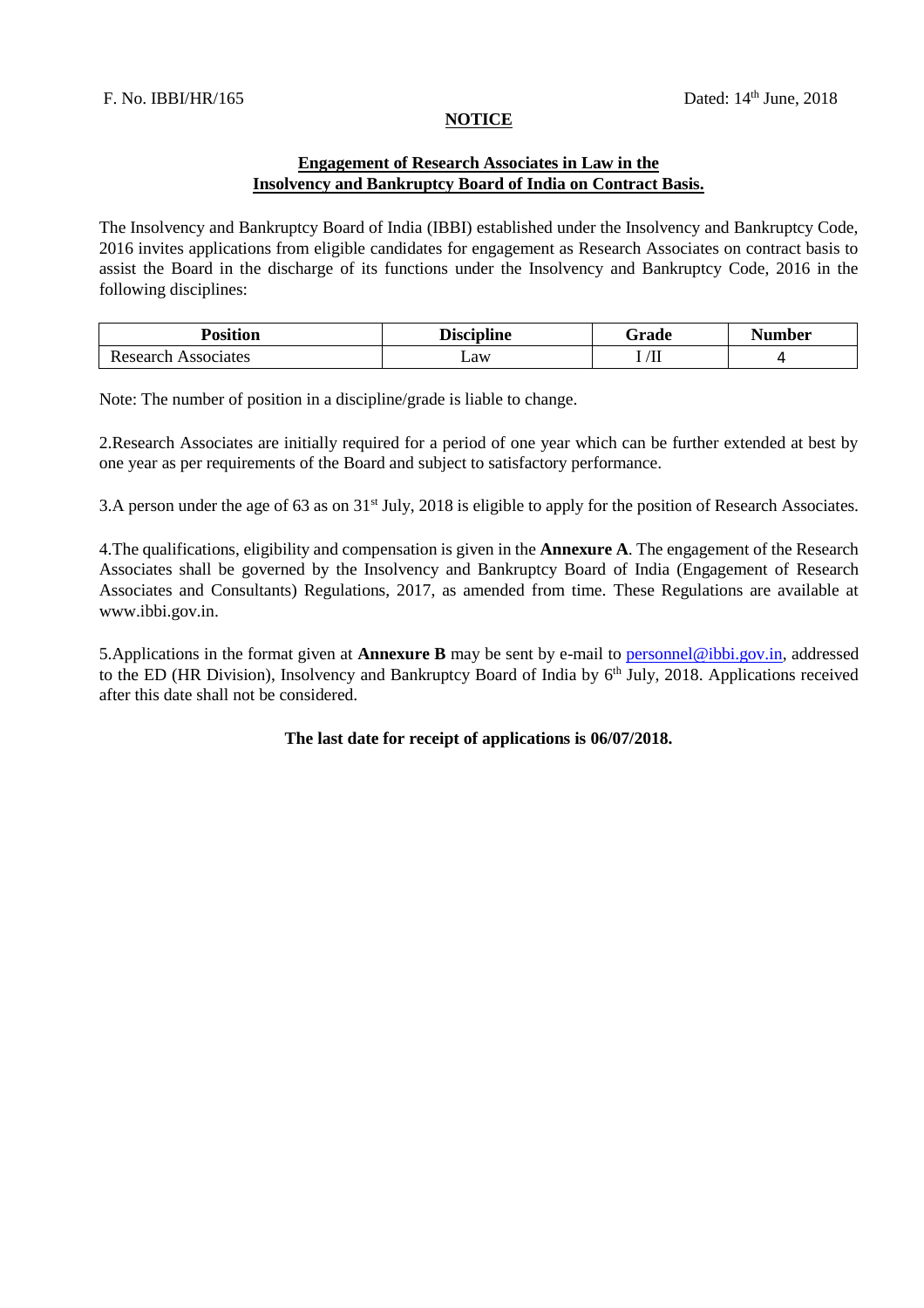## **Annexure A**

 $\label{eq:2.1} \frac{1}{\sqrt{2}}\int_{0}^{\infty}\frac{1}{\sqrt{2}}\left(\frac{1}{\sqrt{2}}\right)^{2}d\mu\left(\frac{1}{\sqrt{2}}\right)dx$ 

## **Schedule I**

| <b>Discipline of</b>                | <b>Qualifications</b>                                                                                                                                                                                            |                                                                                                                                                                                                                                     |  |  |
|-------------------------------------|------------------------------------------------------------------------------------------------------------------------------------------------------------------------------------------------------------------|-------------------------------------------------------------------------------------------------------------------------------------------------------------------------------------------------------------------------------------|--|--|
| <b>Research</b><br><b>Associate</b> | <b>Essential</b>                                                                                                                                                                                                 | <b>Desirable</b>                                                                                                                                                                                                                    |  |  |
| Law                                 | (i)LL. B or equivalent from a<br>recognized University<br>and/or<br>Institute, and<br>(ii)Qualified to be registered as an<br>Advocate in any State Bar Council<br>of India in terms of Advocate's<br>Act, 1961. | high<br>academic<br>(a)Consistent<br>performance;<br>$(b)$ LL. M. / Doctoral degree from a<br>reputed University / Institution in Law or<br>a closely related area;<br>$(c)$ Degree / Diploma / Certification in<br>Regulatory Law. |  |  |

# **Schedule II**

| Level                         | Experience (Employment /    | <b>Consolidated Monthly</b> |  |
|-------------------------------|-----------------------------|-----------------------------|--|
|                               | Practice/Research) in the   | Remuneration $+10$ percent  |  |
|                               | relevant discipline (Years) | annual increase             |  |
| Level I (Research Associate)  |                             | Rs. 40,000                  |  |
| Level II (Research Associate) | $> 3 - 5$                   | Rs. 60,000                  |  |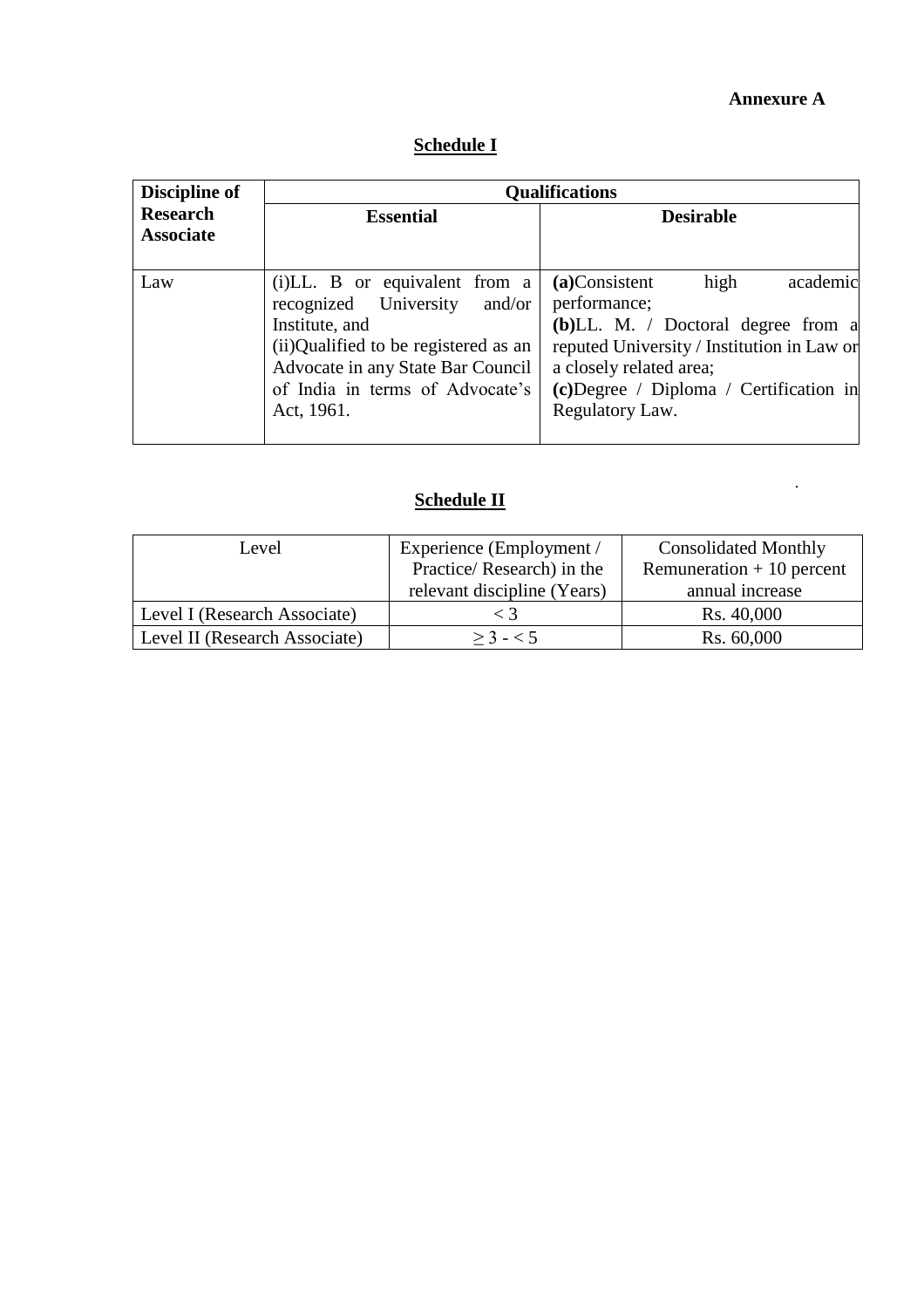#### **Annexure B**

|                           |                                    | 9. Contact Number: a) Landline___________ b) Mobile ____________<br>10. Educational/Professional/TechnicalQualification(Starting from Class 12 <sup>th</sup> onwards) |          |                                                |  |
|---------------------------|------------------------------------|-----------------------------------------------------------------------------------------------------------------------------------------------------------------------|----------|------------------------------------------------|--|
|                           |                                    | (All communications from the Board will be made to this e-mail address given by you).                                                                                 |          |                                                |  |
| 8. Email address:         |                                    |                                                                                                                                                                       |          |                                                |  |
|                           | 7. Address for communication:      |                                                                                                                                                                       |          |                                                |  |
| 6.Date of birth           |                                    | (DD/MM/YY)                                                                                                                                                            |          | (IN CAPITAL LETTERS)<br>Age (as on 31/07/2018) |  |
|                           | 5.Father's/Mother's/Husband'sName: |                                                                                                                                                                       |          | (IN CAPITAL LETTERS)                           |  |
| 4. Name of the Candidate: |                                    |                                                                                                                                                                       |          |                                                |  |
| 3.Gender:                 |                                    | Male/Female/Others                                                                                                                                                    |          |                                                |  |
|                           | Law                                | (You may tick both if you want to be considered for both)                                                                                                             |          |                                                |  |
| 2.Discipline              |                                    |                                                                                                                                                                       |          |                                                |  |
|                           | Level I                            | (You may tick both if you want to be considered for both)                                                                                                             | Level II |                                                |  |
| 1. Position applied for:  |                                    |                                                                                                                                                                       |          |                                                |  |
|                           |                                    |                                                                                                                                                                       |          | Please sign across<br>photograph               |  |
|                           |                                    |                                                                                                                                                                       |          |                                                |  |
|                           |                                    |                                                                                                                                                                       |          | Photo                                          |  |
|                           |                                    | <b>FORMAT OF APPLICATION</b>                                                                                                                                          |          |                                                |  |

# **INSOLVENCY AND BANKRUPTCY BOARD OF INDIA**